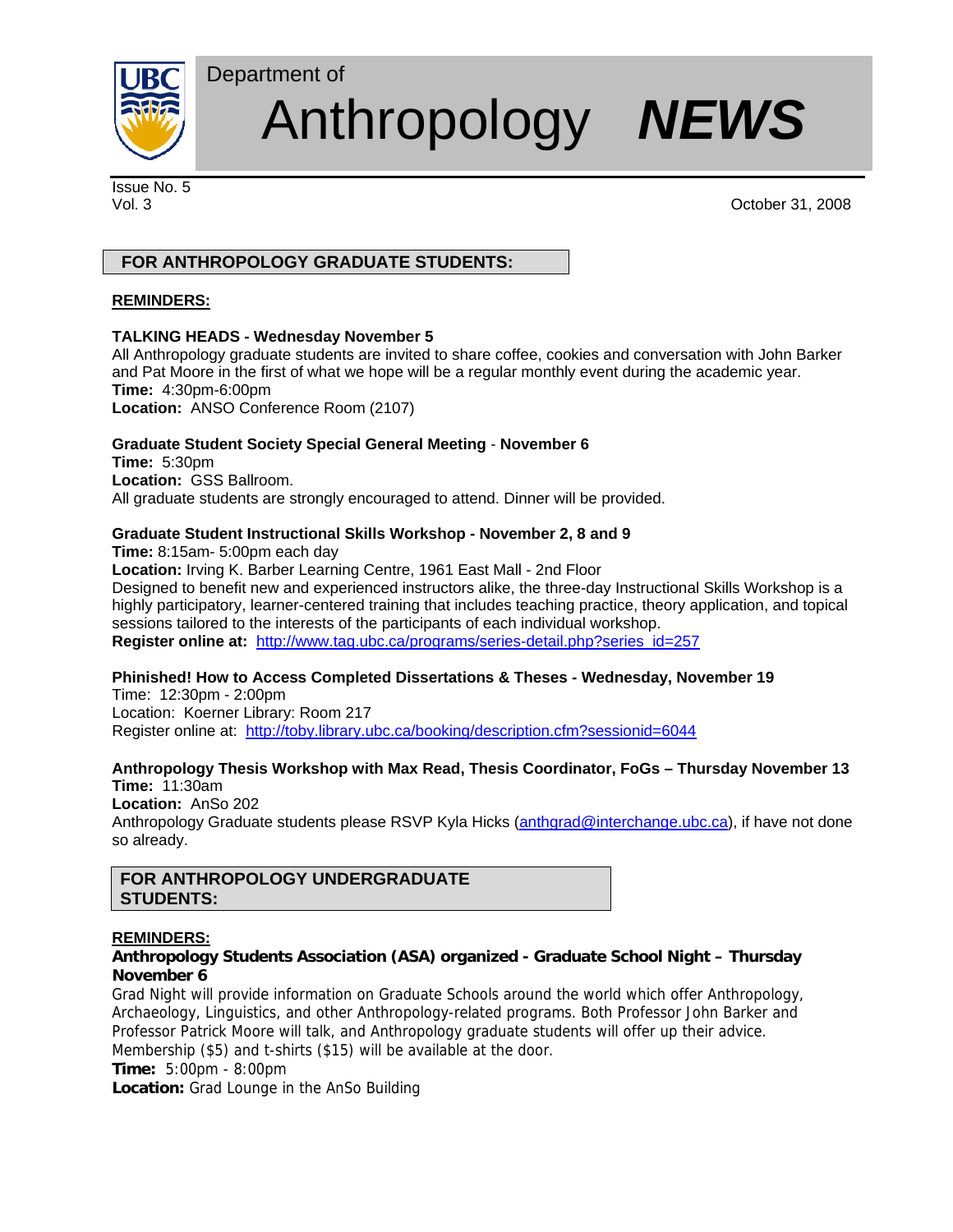# **CONGRATULATIONS:**

#### **Congratulations to Melissa and family!**

Melissa Aragon is now the proud mother of a baby girl Sofia, born on October 22<sup>nd</sup> @ 8:33pm, weighing 3.23 Kg.

#### **Congratulations to Bill Angelbeck and Dave Schaepe on passing their Departmental PhD defenses.**

**Robin Ridington, Emeriti** was awarded an honorary degree at Northern Lights College in June for his work with the Dane-zaa First Nations. He also gave the keynote address at the college.

#### **ANNOUNCEMENTS:**

#### **Third Annual Anthropology Film Festival**

Sponsored by the Ethnographic Film Unit at UBC, the festival will be held in conjunction with the CASCA/AES meetings. The call for submissions will be posted at: http://anthfilm.anth.ubc.ca/events.

**Elvi Whittaker, Emeriti -** Appointed Visiting Professor, Centre for Tourism and Culture Change, Leeds University, UK, 2007- 2010.

#### **PUBLICATIONS:**

**Hennessy, Kate. 2008.** "The Whale Hunt. An online media project by Jonathan Harris" (review article), *Museum Anthropology Review 2(2):* 134-135. To see the review please go to: http://scholarworks.iu.edu/journals/index.php/mar/

**Fortney, Sharon. 2008.** "Symbols of Identity, Containers for Knowledge and Memories." In Barbara Brotherton edited, S'abadeb – The Gifts: Pacific Coast Salish Art and Artists. *Douglas & McIntryre and University of Washington Press.* 

**Ridington, Robin. 2008.** (Emeriti) *The Poets Don't Write Sonnets Anymore*, a book of ethnographic narrative, cultural commentary and sonnets. *Plume of Cockatoo Press*.

**Miller, Bruce. 2007**. A Brief Consideration of the Politics of Ecstatic Research. Quaderni di Tule IV: *Proceedings of the XXVI International Congress of Americanists*. Pp. 405-411.

**Ridington, Robin & Jillian 2006**. (Emeriti) *When You Sing It Now, Just Like New: First Nations Poetics, Voices and Representations*. *University of Nebraska Press.*

### **REMINDERS:**

**COS (Community of Scholars) Database Training Workshop - Tuesday, November 4**  Karen Hinton of Proquest will be offering training on the suite of COS (Community of Scholars) research tools the UBC Library, in partnership with the UBC Office of Research Services, has recently acquired on behalf of the UBC community. **Time:** 3:00pm - 5:00pm **Location:** Koerner Library, Room 217 **Register online at:** http://toby.library.ubc.ca/booking/description.cfm?sessionid=6145